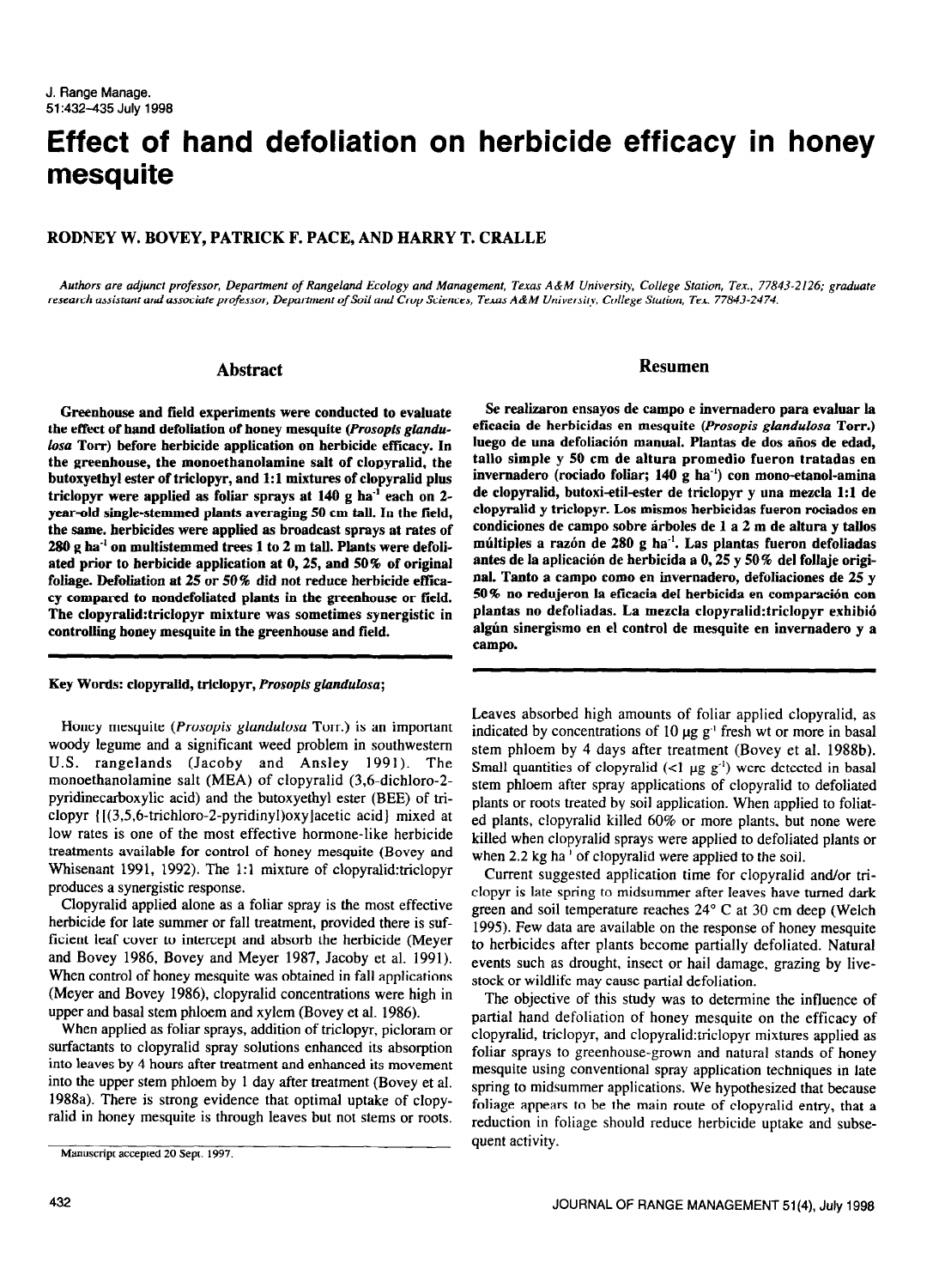## Materials and Methods

#### Greenhouse Experiment

Honey mesquite plants were grown from seed in the greenhouse in pots (12.7-cm in diameter and depth) containing a mixture of Bleiberville clay (fine montmorillonitic Udic Pellusterts), sand, and peat moss 1:l:l by vol. from March 1991 to May 1993. Daytime temperature was 30 to 35" C, and night temperature was 20 to  $25^{\circ}$  C. Day length averaged 14 hours during the experiment with 800  $\mu$ E m<sup>-2</sup>sec<sup>-1</sup> photosynthetically active radiation (PAR) at midday during sunlight. Two plants were grown per pot, and each had a single woody stem with an average height of 50 cm and 15 leaves plant' when treated in May 1993. Pots were watered daily. A commercial fertilizer (13-13-13) was applied at 0.8 g per pot every 6 wk.

Immediately before herbicide application plants were defoliated by clipping the appropriate leaf petiole near the main stem. For the 25% defoliation, every fourth leaf was removed by severing the petiole close to the main single stem the length of the stem. The 50% defoliation removed every other leaf from the stem. The controls had no defoliation.

Foliar sprays of the MEA of clopyralid or the BEE of triclopyr were applied alone at  $140$  g ha<sup>-1</sup> or in mixtures at  $140$  g ha<sup>-1</sup> each. Applications were made in water diluent in a laboratory spray chamber at an equivalent spray volume of 93 liter ha-' (Bouse and Bovey 1967) to pots containing 2-yr-old honey mesquite. Surfactant X-77 (alkylarylpolyethylene glycol, free fatty acid, and isopropanol) was added at 0.1% by vol. of the spray solution. Rates of herbicide were selected to bracket 50% kill of stem tissue (Bovey and Whisenant 1991). Plants were returned to the greenhouse after treatment in mid- or late May 1993 and watered after 24 hours and daily thereafter.

Three months after spraying, the response of treated plants to herbicides was evaluated by visually estimating percentage of dead stem tissue on each plant. Plants with no live stem tissue and no regrowth were considered dead. Five replicates (pots) were used in a randomized complete block design. Data were subjected to analysis of variance and means were compared using Fisher's Protected LSD at the 5% level. The experiment was repeated and the data were pooled because the date by treatment interaction was not significant.

### Field Experiments

Honey mesquite plants 1 to 2 m tall growing in a Wilson clay loam (fine, montmorillonitic, thermic Vertic Ochroaqualfs) near Bryan, Tex., grew vigorously, usually multistemmed, on an area mowed several years before. Plants were numbered with metal tags in groups of 5 for each of 3 replicates. Plants were >l m apart within the groups arranged in a randomized complete block design, Plants were sprayed between 0600 and 0800 hours with air temperatures of 25 to 30° C and relative humidity of 90  $\pm$  5%. Spraying ceased at wind velocities of 5 km hour'.

Within 48 hours before herbicide application each hand defoliated tree had 25 or 50% of the leaves removed from the entire plant. When defoliated 25%. every fourth leaf was removed by severing the petiole close to each stem the length of the stem. The 50% defoliation removed every other leaf on each stem. Nondefoliated trees were fully foliated and showed no evidence of natural defoliation from drought or insect damage.

Foliar broadcast sprays of the MEA of clopyralid or the BEE of triclopyr were applied alone at 280 g ha<sup>-1</sup> or in mixtures at 280 g ha<sup>-1</sup> each. On each honey mesquite tree, applications were made with a hand-carried 3 nozzle boom sprayer in water diluent at 190 liter ha<sup>-1</sup> operated at a pressure of 210 kPa. Applications were made in 1993 and 1994 in mid-June and mid-July. Two locations were used in 1993 separated by about 3 km. The entire experiment was repeated in 1994 at only one location.

Herbicide treatments were visually evaluated after 1 yr by estimating percent canopy reduction and mortality of each tree. Trees were considered dead if they were completely defoliated and had no living tissue or resprouts. Canopy reduction and mortality data were subjected to analysis of variance. Means were separated by Fisher's Protected LSD Test at the 5% level. Data for the July experiments were presented separately due to the significant treatment by location interaction.

#### Results and Discussion

#### Greenhouse Experiment

Herbicide activity on honey mesquite was not reduced after 25 or 50% leaf removal before herbicide treatment compared to foliated plants (Table 1). Clopyralid killed 22% of the stem tissue with foliated plants and 17% when 50% of the leaves were removed before spraying. Triclopyr was equally effective as clopyralid except when 50% of the leaves were removed and 53% of the stem tissue was killed. More stem tissue was killed with both herbicides when 25% of the leaves were removed compared to foliated plants. Possibly leaf defoliation at 25% improved coverage and penetration of the herbicide sprays into the canopy and resulted in greater exposure and retention of the herbicide on plant surfaces.

Table 1. Percent dead stem tissue of 2-year-old greenhouse-grown honey mesquite 3 months after foliar application of clopyralid, triclopyr and 1:1 clopyralid:triclopyr mixture on plants receiving 3 hand defoliation treatments immediately before herbicide applicatioa

| Herbicide <sup>1</sup>  | Hand defoliation | Dead stem tissue |
|-------------------------|------------------|------------------|
|                         | (%)              |                  |
| Clopyralid              | 0                | 22               |
|                         | 25               | 47               |
|                         | 50               | 17               |
| Triclopyr               | 0                | 32               |
|                         | 25               | 61               |
|                         | 50               | 53               |
| Clopyralid + Triclopyr  | 0                | 100              |
|                         | 25               | 97               |
|                         | 50               | 90               |
| Untreated               | 0                |                  |
| $LSD$ <sub>(0.05)</sub> |                  | 18               |

<sup>1</sup>Herbicides applied at 140 g ha<sup>-1</sup> each alone or in mixture as the monoethanolamine salt of clopyralid and the butoxyethyl ester of triclopyr in mid- and late May 1993. Data pooled for 2 experiments.

By mixing clopyralid and triclopyr at  $140$  g ha<sup>-1</sup> each, the high percentage of dead stem tissue indicated the synergistic activity of these 2 herbicides (Table 1). Synergism is the phenomenon whereby the effect of 2 substances acting together is greater than the sum of their individual effects. Clopyralid plus triclopyr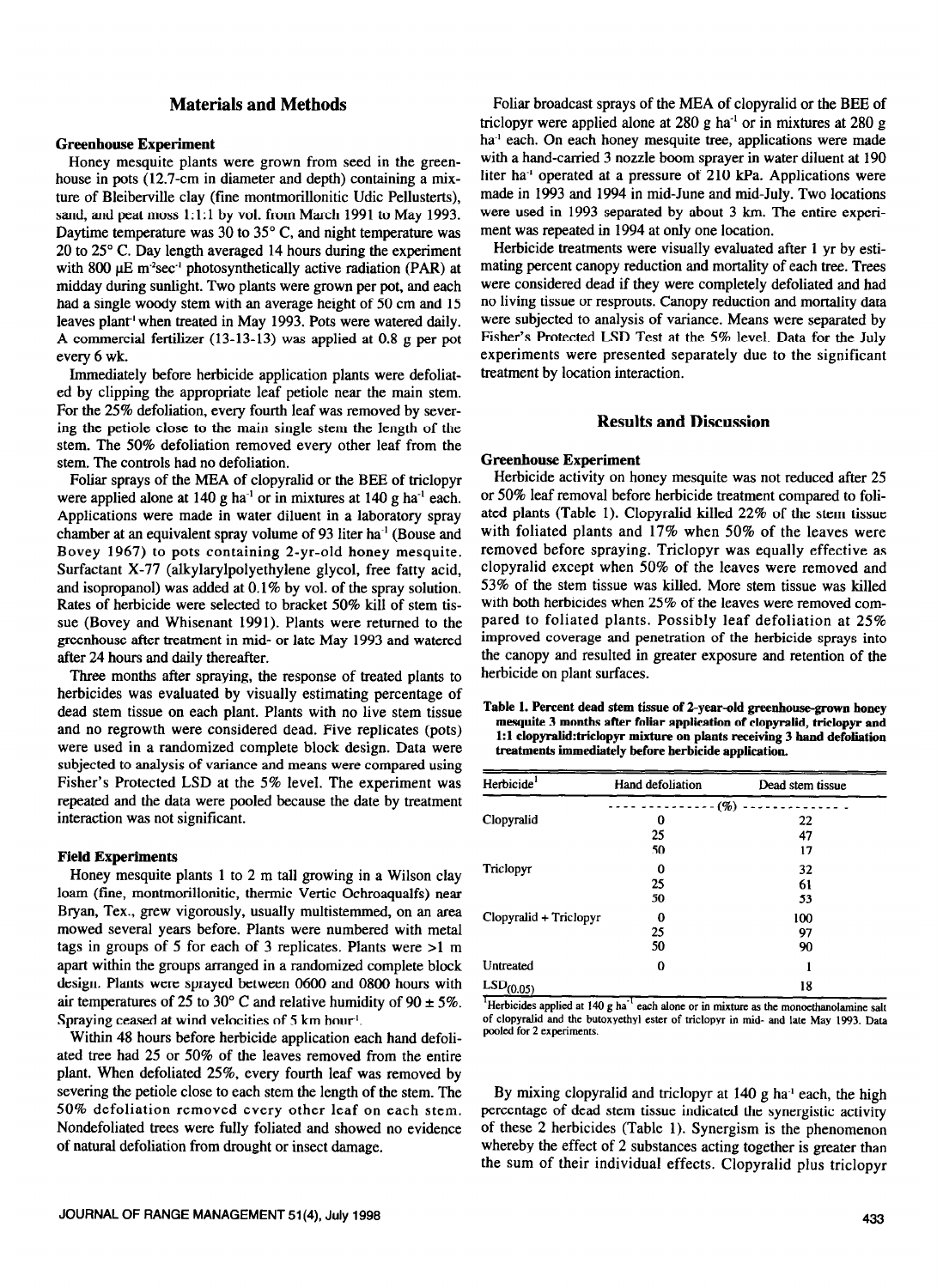Table 2. Percent canopy reduction and mortality of 1 to 2 m tall honey mesquite trees 1 year after foliar application of clopyralid, triclopyr and 1:l clopyralid:triclopyr mixture on plants receiving 3 hand defoliation treatments immediately before herbicide application.

|                        |                  | Honey mesquite control |           |
|------------------------|------------------|------------------------|-----------|
| Herbicide <sup>1</sup> | Hand defoliation | Canopy reduction       | Mortality |
|                        |                  | (%)                    |           |
| Clopyralid             | n                | 88                     | 47        |
| ۷                      | 25               | 90                     | 62        |
|                        | 50               | 83                     | 49        |
| Triclopyr              | 0                | 54                     | 7         |
|                        | 25               | 49                     | 7         |
|                        | 50               | 55                     | 13        |
| Clopyralid + Triclopyr | o                | 95                     | 59        |
|                        | 25               | 98                     | 87        |
|                        | 50               | 96                     | 76        |
| Untreated              | 0                | 4                      | 0         |
|                        | 25               | 5                      | 0         |
|                        | 50               | 4                      | O         |
| $LSD_{(0.05)}$         |                  | 8                      | 26        |

 $^1$ Herbicides applied at 280 g ha $^{-1}$  each alone or in mixture as the monoethanolamine salt of clopyrahd aad the butoxyethyl ester of tticlopyr at 3 locations in June 1993 and 1994.

killed all stem tissue with no hand defoliation and 90% or more when hand defoliated. The data support previous reports regarding the synergistic action of clopyralid plus triclopyr (Bovey and Whisenant 1991,1992).

#### Field Experiments

Similar to greenhouse-grown plants, efficacy of mid-June applications of clopyralid and triclopyr were not reduced on fieldgrown trees when defoliated at 25 or 50% (Table 2). Clopyralid alone at 280 g ha<sup>-1</sup> caused 88% canopy reduction and killed 47% of the foliated plants. When defoliated by 50%, clopyralid produced 83% canopy reduction and 49% mortality. Combining clopyralid plus triclopyr increased percent canopy reduction and mortality over the sum of both herbicides applied alone, but was not significantly different than clopyralid applied alone. Greater mortality was obtained when 25% of the leaves were removed

Table 3. Percent canopy reduction of 1 to 2 m tall honey mesquite trees 1 Table 5. Percent mortality of 1 to 2 m tall honey mesquite trees 1 year ments immediately before herbicide application. **immediately before herbicide application**.

|                        | Honey mesquite control                            |     |     |                |
|------------------------|---------------------------------------------------|-----|-----|----------------|
| Herbicide <sup>1</sup> | Hand defoliation Location 1 Location 2 Location 3 |     |     |                |
|                        |                                                   | (%) |     |                |
| Clopyralid             | 0                                                 | 73  | 71  | 27             |
|                        | 25                                                | 79  | 75  | 15             |
|                        | 50                                                | 74  | 79  | 23             |
| Triclopyr              | 0                                                 | 19  | 45  | 25             |
|                        | 25                                                | 19  | 51  | 30             |
|                        | 50                                                | 37  | 46  | 19             |
| Clopyralid + Triclopyr | 0                                                 | 78  | 100 | 35             |
|                        | 25                                                | 89  | 99  | 60             |
|                        | 50                                                | 75  | 99  | 60             |
| Untreated              | 0                                                 | 2   | 10  |                |
|                        | 25                                                | 9   | 11  | 2              |
|                        | 50                                                | 4   | 12  | $\overline{2}$ |
| $LSD_{(0.05)}$         |                                                   | 17  | 17  | 24             |

<sup>1</sup>Herbicides applied at  $280 g$  ha<sup>-1</sup> each alone or in mixture as the monoethanolamine salt of clopyralid and the butoxyethyl ester of triclopyr at location I and 2 in July. 1993 and location 3 in 1994.

Table 4. Rainfall near the experimental sites from 1 Jan. 1993 to 30 Dec. 1994.'

|           |          | 1993                |          | 1994                |  |
|-----------|----------|---------------------|----------|---------------------|--|
| Month     | Rainfall | Dev. from<br>normal | Rainfall | Dev. from<br>normal |  |
|           |          |                     | (cm)     |                     |  |
| January   | 15.27    | 8.28                | 6.05     | $-0.69$             |  |
| February  | 5.03     | 0.42                | 6.83     | 0.18                |  |
| March     | 11.71    | 5.16                | 5.79     | $-0.76$             |  |
| April     | 9.80     | 1.22                | 4.42     | -4.17               |  |
| May       | 18.44    | 6.25                | 13.92    | 1.73                |  |
| June      | 28.24    | 18.90               | 9.30     | $-0.05$             |  |
| July      | 0.00     | $-5.82$             | 0.28     | $-5.54$             |  |
| August    | 0.20     | $-5.94$             | 12.73    | 6.58                |  |
| September | 5.81     | $-7.19$             | 9.50     | $-2.87$             |  |
| October   | 12.60    | 2.92                | 47.68    | m                   |  |
| November  | 7.70     | 0.30                | 2.18     | $-5.82$             |  |
| December  | 6.09     | $-1.12$             | 27.23    | 20.04               |  |
| Total     | 120.24   | 20.98               | 145.90   | m                   |  |

<sup>1</sup>Data taken from "Climatological Data" U.S. Dep. Commerce, Nat.Climatic Center, Fed. Bldg., Ashville. N.C. as collected at College Station, Tex.

compared to no defoliation with clopyralid plus triclopyr. Triclopyr at all levels of hand defoliation reduced the canopy about 50% with <14% mortality.

When applied in mid-July, clopyralid caused more canopy reduction than triclopyr at locations 1 and 2 but not location 3 (Table 3). Less than normal rainfall in July 1994 may have influenced results at location 3 (Table 4). Abundant rainfall in June 1993 at location 1 and 2 may have provided a more favorable environment for herbicide activity in July 1993 compared to July 1994. At location 1, clopyralid plus triclopyr was no more effective than clopyralid applied alone but was significantly more effective than triclopyr applied alone. At location 2 the mixture was more effective than either herbicide applied alone but was not synergistic. At location 3 when hand defoliated at 25 and 50%, the mixture was more effective than either herbicide

yearr after foliar application of clopyralid, triclopyr and 1:l clopy- after foliar application of clopyratid, triclopyr and 1:l clopyralid:triralid:triclopyr mixture on plants receiving 3 hand defoliation treat- clopyr mixture on plants receiving 3 hand defoliation treatments

|                        |                                                   | Honey mesquite control |     |    |  |
|------------------------|---------------------------------------------------|------------------------|-----|----|--|
| Herbicide <sup>1</sup> | Hand defoliation Location 1 Location 2 Location 3 |                        |     |    |  |
|                        |                                                   | (%)                    |     |    |  |
| Clopyralid             | O                                                 | 33                     | 13  | 0  |  |
|                        | 25                                                | 40                     | 20  | o  |  |
|                        | 50                                                | 27                     | 33  |    |  |
| Triclopyr              | 0                                                 |                        |     | Ω  |  |
|                        | 25                                                |                        |     | Ω  |  |
|                        | 50                                                |                        |     |    |  |
| Clopyralid + Triclopyr | 0                                                 | 33                     | 100 | Ω  |  |
|                        | 25                                                | 53                     | 93  | 13 |  |
|                        | 50                                                | 27                     | 93  | 20 |  |
| Untreated              |                                                   |                        |     | 0  |  |
|                        | 25                                                |                        |     | o  |  |
|                        | 50                                                |                        | Π   |    |  |
| LSD <sub>(0.05)</sub>  |                                                   | 30                     | 29  | 13 |  |

<sup>1</sup>Herbicides applied at 280 g ha<sup>-1</sup> each alone or in mixture as the monoethanolamine salt of clopyralid and the butoxyethyl ester of triclopyr at location 1 and 2 in July, 1993 and location 3 in 1994.